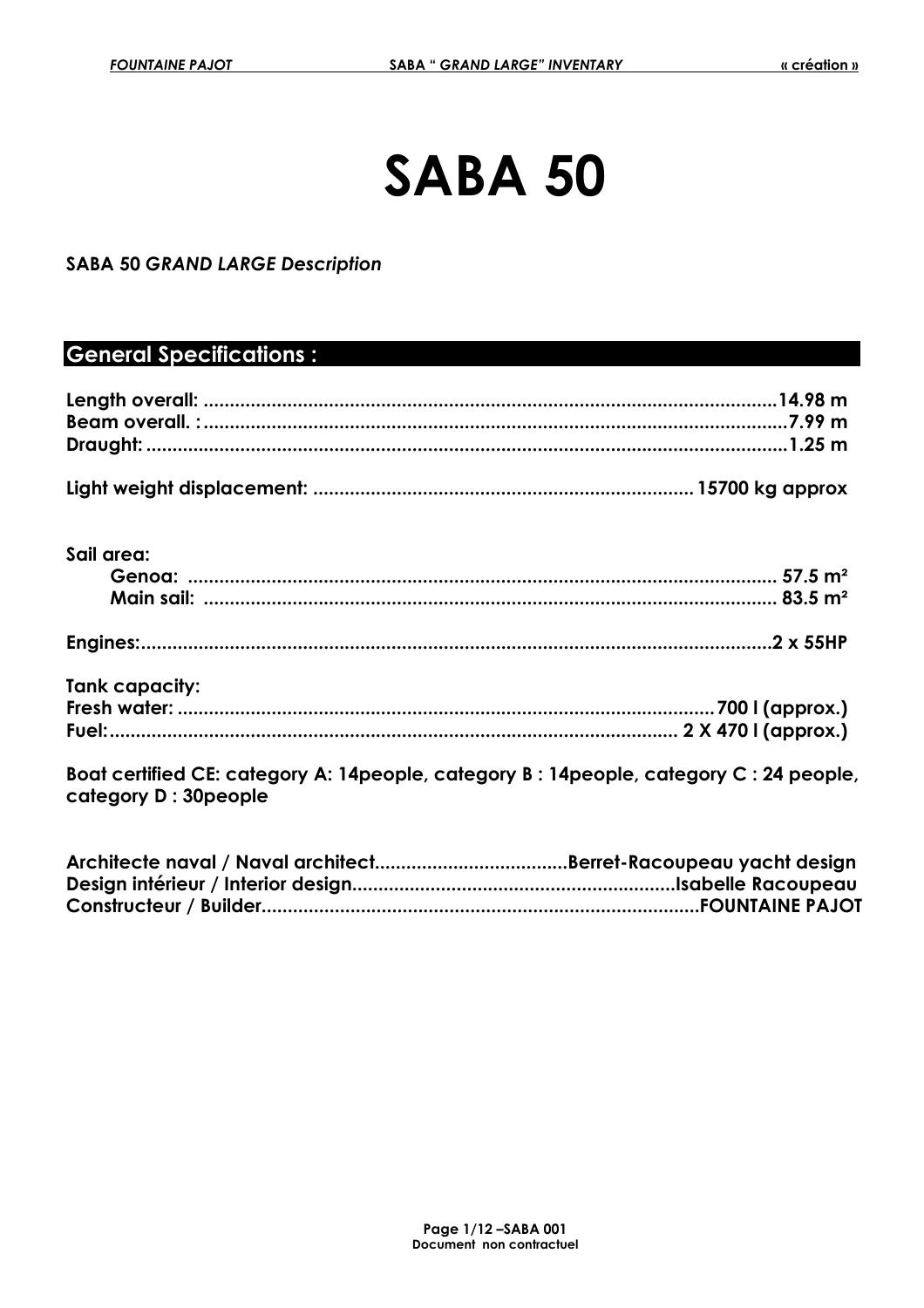# **A** Interior Layout

## *A-1 General characteristics………………………………………………………*

- **Alpi woodworking**
- **Salon / Cabins flooring : Timber-laid floor**
- **Lining on rotproof glass felt**
- **Seat cushions**
- **Polyether foam mattresses**

# *A-2 Saloon Layout………………………………………………………*

#### **A-2-1 Saloon**

- **Accessible via a single-leaf sliding door with carpeted entrance**
- **Panoramic vie through picture windows**
- **Natural lighting via 2 glass panels**
- **1 veneered table**
- **6 places bench seat**
- **Large storage boxes under the bench**
- **Ventilation via to 2 large front opening hatches**
- **Main lighting system by 5 spotlights**

#### **A-2-2 Galley:**

- **Galley opened to the outside thanks to a sliding bay**
- **Ventilation via 1 opening hatch above stove top**
- **Worktop**
- **Twin stainless-steel sinks**
- **1 top accessed trash can, bags removed through separate door**
- **Pressurized hot and cold freshwater system from mixer faucet**
- **1 x 4 burner stove with pan holder**
- **1 stainless gas oven**
- **2 large cupboards under the sinks accommodating a dishwasher (optionally)**
- **Front closet that can accommodate a maximum volume of 130L/34gals in refrigeration mode or 90L/24gals in conservation mode**
- **1 cutlery drawer, 2 drawer for pots & pans**
- **190L cold storage volume (12V) in central "island" cabinet**
- **1 large storage cupboard on the starboard side of the entrance**
- **3 storage spaces underneath the floor**
- **4 spotlights**

#### **A-2-3 Chart Table:**

- **Wooden chart table and storage with flap cover**
- **High navigation instrument console**
- **12V Electric panel**
- **One 12V electric outlet**
- **Lighting via 1 spotlight & 1 reading lamp for the chart table**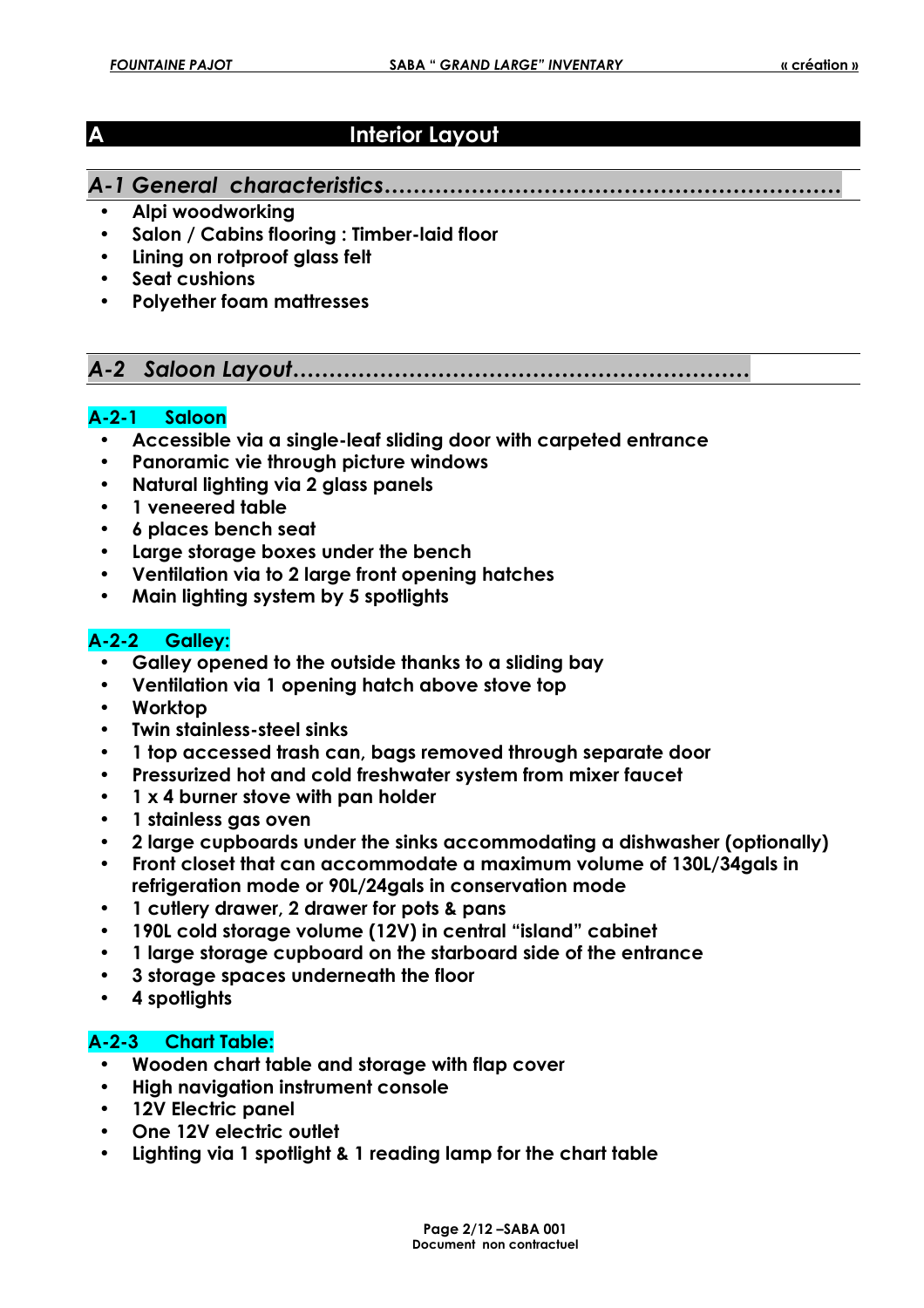*A-3 Interior Layout: « QUINTET » version …………………………*

**5 double cabins & 5 independent bathrooms, 1 crew cabin with bathroom A-3-1 Starboard hull: 2 double cabins + 2 bathrooms + crew cabin with bathroom** 

#### **A-3-1.1 Companionway**

**A companionway behind the saloon gives access to the starboard hull** 

- **Wooden staircase on stainless steel silt**
- **Lighting via 2 spotlights**

#### **A-3-1.2 Aft Cabin :**

- **Access from the companionway via a wooden door**
- **Queen-size Island Bed (1,60x2,00 m approx)**
- **Drawer below the bed with frontal access**
- **Bedside shelves**
- **Wardrobe**
- **Cupboard with shelves in it**
- **Ventilation via a deck hatch + 1 porthole overlooking the rear deck**
- **Rear panoramic window**
- **Large picture-window on hull side**
- **Curtains to all windows**
- **Main lighting via 2 spotlights & 2 berth lights**
- **1 Bedside two-way switch**
- **Clothes hooks**
- **Lining covered ceilings**

#### **A-3-1.3 Fore & aft bathrooms :**

- **Access via wooden door**
- **Washbasin with worktop**
- **Mirror with shelf**
- **Hot and cold freshwater system from mixer faucet**
- **Shower separated via a Plexiglas panel**
- **Electric drainage pump**
- **Mixing valve tap for shower**
- **Large manual marine toilet**
- **Storage closet with shelves under the worktop**
- **Clothes hooks**
- **Ventilation via 1 deck hatch**
- **Lighting via 2 spotlights**

#### **A-3-1.3 Crew cabin**

- **Access from the companionway via a wooden door**
- **Double bed (1.30m\*2m)**
- **Hanging closet in the companionway**
- **Storage room below the bed**
- **Lighting via 2 spotlights + berth light**
- **Controlled Mechanical Ventilation in the cabin**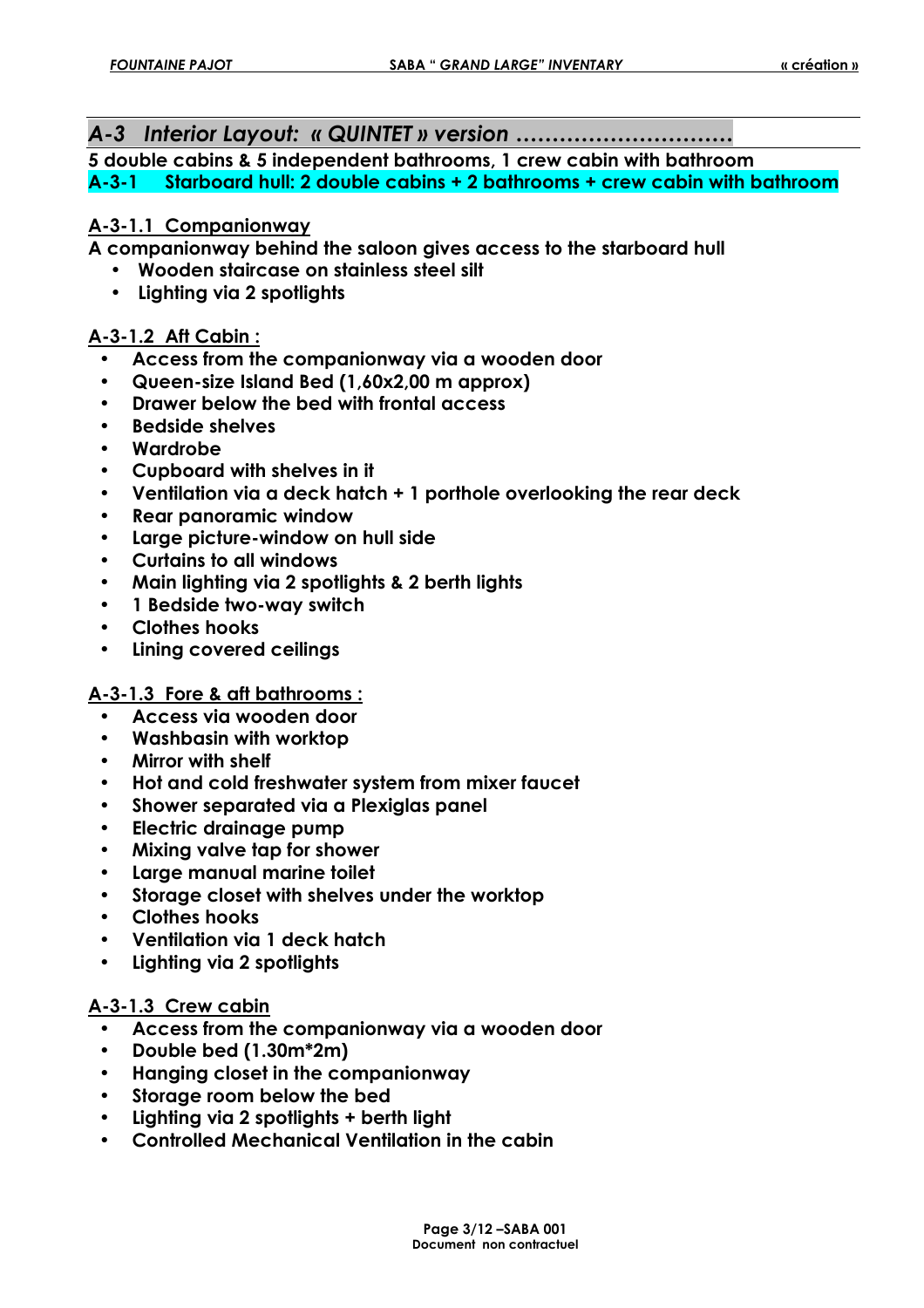#### **A-3-1.3 Crew bathroom**

- **Access from the companionway via a wooden door**
- **Worktop & washbasin with mixer faucet**
- **Mirror**
- **Shower with electric drainage pump**
- **Large manual marine toilet**
- **Clothes hooks**
- **Ventilation thanks to 1 deck hatch**
- **1 spotlight**

#### **A-3-1.4 Fore cabin :**

- **Access from the companionway via a wooden door**
- **Queen-size Island Bed/ Double bed (1,60x2,00 m approx)**
- **Drawer below the bed with frontal access**
- **Wardrobe**
- **Cupboard with shelves in it**
- **Ventilation thanks to a deck hatch + 1 porthole**
- **Large picture-window on hull side**
- **Curtains to all windows and doors**
- **Main lighting via 2 spotlights & 2 berth lights**
- **1 Bedside two-way switch**
- **Clothes hooks**
- **Lining covered ceilings**

#### **A-3-1.5 Fore peak :**

- **Access from the forward bathroom or the deck hatch**
- **Fully-painted, gel-coat finish**
- **Buoyancy reserve under half-height shelf**

#### **A-3-2 Port hull : 3 double cabins + 3 bathrooms**

#### **A-3-2.1 Companionway**

**A Companionway behind the saloon gives access to the starboard hull The amidships & fore cabins though a companionway ahead of the saloon** 

- **Wooden staircase with stainless steel silt**
- **1 spotlight**

#### **A-3-2.2 Aft cabin :**

- **Access from the cockpit though Plexiglas door including keylock**
- **Queen-size bed (1,60x2,00 approx.)**
- **Drawer below the bed with frontal access**
- **Wardrobe**
- **Cupboard with shelves in it**
- **Ventilation thanks to a deck hatch**
- **Large picture-window on hull side**
- **Curtains to all windows and doors**
- **Lining covered ceilings**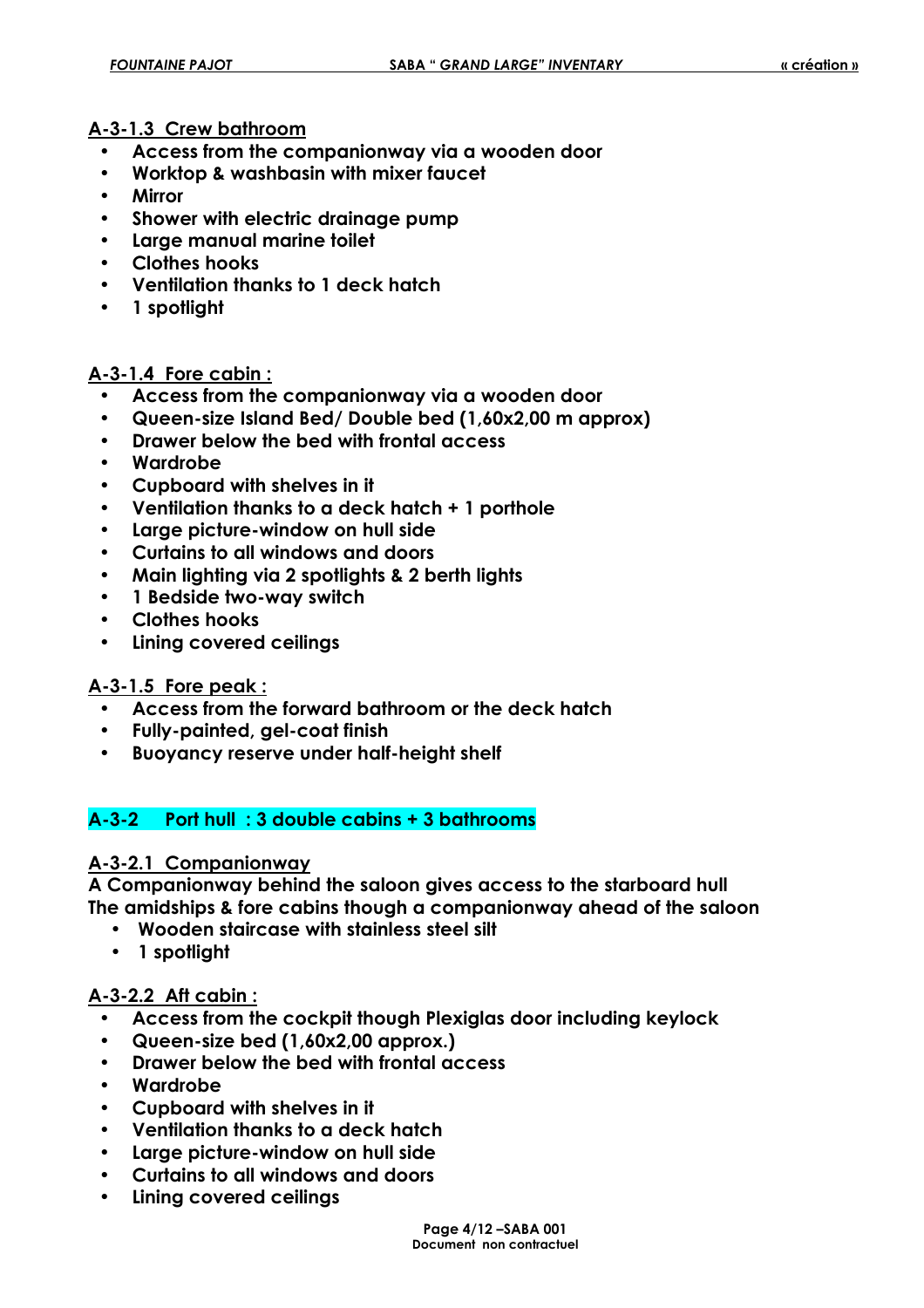- **Main lighting via 2 spotlights & 2 berth lights**
- **1 Bedside two-way switch**
- **Clothes hook**
- **Lining covered ceilings**

#### **A-3-2.3 Aft, central and fore bathroom :**

- **Access via wooden door**
- **Washbasin with worktop**
- **Mirror with shelf**
- **Hot and cold freshwater system from mixer faucet**
- **Shower separated via a Plexiglas panel**
- **Electric drainage pump for greywater**
- **Mixing valve tap for shower**
- **Large manual marine toilet**
- **Storage closet with shelves under the worktop**
- **Clothes hooks**
- **Ventilation thanks to 1 deck hatch**
- **Lighting via 2 spotlights**

### **A-3-2.4 Central cabin :**

- **Access from the companionway via a wooden door**
- **Queen-size bed (1,60x2,00 approx.)**
- **Drawer below the bed with frontal access**
- **Wardrobe**
- **Ventilation thanks to a deck hatch & 1 porthole**
- **Large picture-window on hull side**
- **Curtains to all windows and doors**
- **Main lighting via 2 spotlights & 2 berth lights**
- **1 Bedside two-way switch**
- **Clothes hook**
- **Lining covered ceilings**

#### **A-3-2.5 Fore Cabin :**

- **Access from the companionway via a wooden door**
- **Queen-size Island Bed (1,60x2,00 m approx)**
- **Drawer below the bed with frontal access**
- **Wardrobe**
- **Ventilation thanks to a deck hatch & 1 porthole**
- **Large picture-window on hull side**
- **Curtains to all windows and doors**
- **Main lighting via 2 spotlights & 2 berth lights**
- **1 Bedside two-way switch**
- **Clothes hook**
- **Lining covered ceilings**

#### **A-3-2.6 Forepeak :**

- **Access from the forward bathroom or the deck hatch(optional)**
- **Fully-painted, gel-coat finish**
- **Buoyancy reserve under half-height shelf**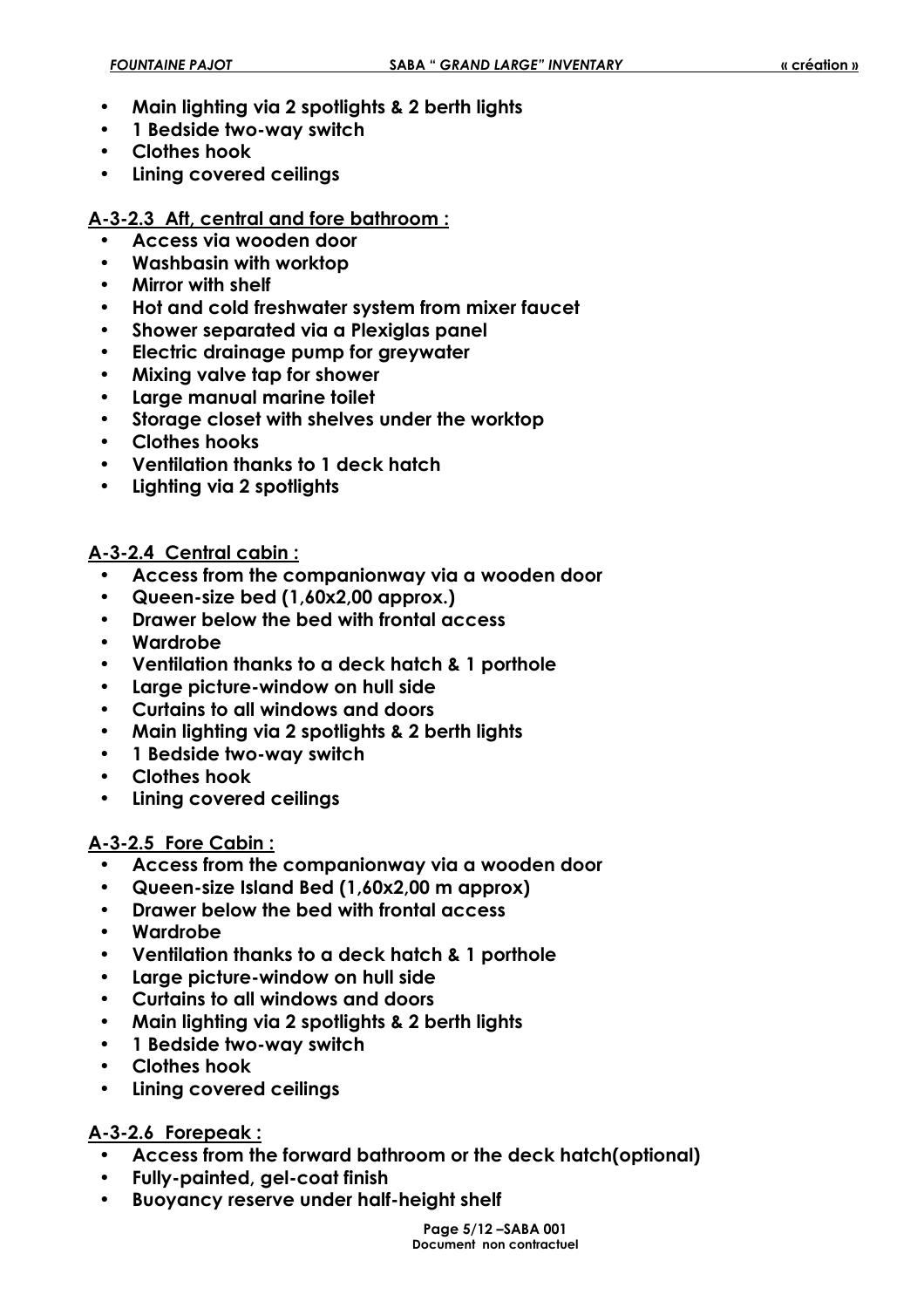#### *A-4 Interior Layout: « MAESTRO » Version ……………………….*

**1 Owner's suite + 1 double cabin to port & 2 double cabins to starboard** 

#### **A-4-1 Starboard hull: 2 double cabins + 2 bathrooms**

#### **A-4-1.1 Companionway**

**A companionway behind the saloon gives access to the starboard hull** 

- **Wooden staircase with stainless steel silt**
- **Lighting via 2 spotlights**
- **2 large closets with shelves in the companionway**
- **Lining covered ceilings**

#### **A-4-1.2 Aft Cabin:**

- **Access from the companionway via a wooden door**
- **Queen-size Island Bed(1,60x2,00 m approx)**
- **Drawer below the bed with frontal access**
- **Wardrobe**
- **Cupboard with shelves in it**
- **Ventilation thanks to a deck hatch + 1 porthole**
- **Large picture-window on hull side**
- **Curtains to all windows and doors**
- **Main lighting via 2 spotlights & 2 berth lights**
- **1 Bedside two-way switch**
- **Clothes hooks**
- **Lining covered ceilings**

#### **A-4-1.3 Aft & Fore bathrooms:**

- **Access via wooden door**
- **Washbasin with worktop**
- **Mirror with shelf**
- **Hot and cold freshwater system from mixer faucet**
- **Shower separated via a Plexiglas panel**
- **Electric drainage pump**
- **Mixing valve tap for shower**
- **Large manual marine toilet**
- **Storage closet with shelves under the worktop**
- **Clothes hooks**
- **Ventilation via 1 deck hatch**
- **Lighting via 2 spotlights**

#### **A-4-1.4 Fore cabin :**

- **Access from the companionway via a wooden door**
- **Queen-size Island Bed (1,60x2,00 m approx).**
- **Drawer below the bed with frontal access**
- **Wardrobe**
- **Cupboard with shelves in it**
- **Ventilation thanks to a deck hatch & 1 porthole**
- **Large picture-window on hull side**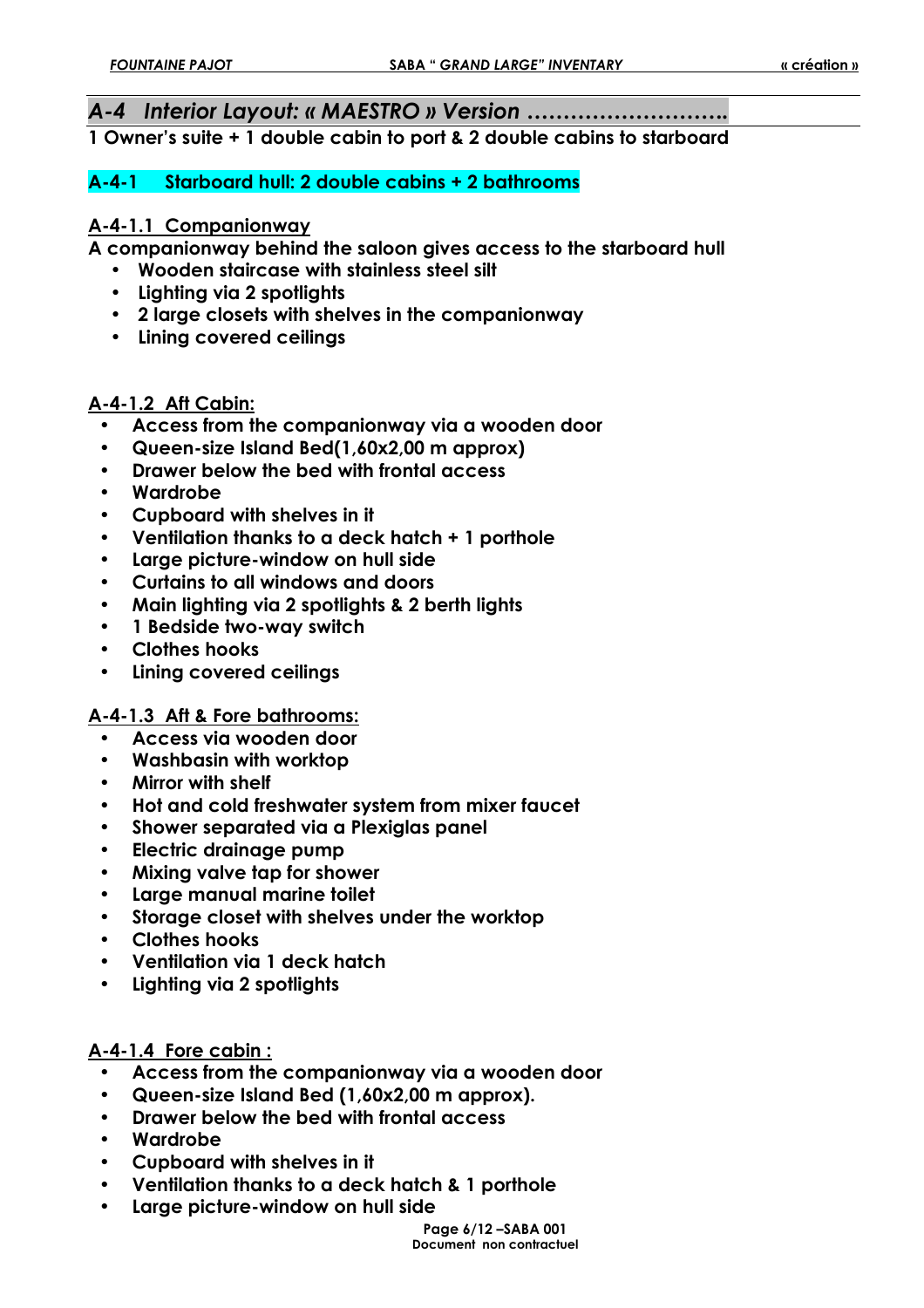- **Curtains to all windows and doors**
- **Main lighting via 2 spotlights & 2 berth lights**
- **1 Bedside two-way switch**
- **Clothes hooks**
- **Lining covered ceilings**

#### **A-4-1.5 Fore peak :**

- **Access from the forward bathroom or the deck hatch(optional)**
- **Fully-painted, gel-coat finish**
- **Buoyancy reserve under half-height shelf**

# **A-4-2 Port hull : 1 Owner's suite + 1 double cabin & bathroom**

### **A-4-2.1 Companionway**

**A companionway on forward port side of the saloon gives access to the port hull** 

- **Wooden staircase with stainless steel silt**
- **1 spotlight**

**Access to the Owner's cabin through a wooden door down the companionway** 

#### **A-4-2.2 Owner's cabin –Sleeping area**

- **Queen-size Island Bed(1,60x2,00 m approx) with slatted base frame**
- **Drawer below the bed with frontal access**
- **Bedside shelves**
- **Wardrobe**
- **Cupboard with shelves in it**
- **Ventilation thanks to a deck hatch + 1 porthole overlooking the rear deck**
- **Rear panoramic window**
- **Large picture-window on hull side**
- **Curtains to all windows and doors**
- **Main lighting via 2 spotlights & 2 berth lights**
- **1 Bedside two-way switch**
- **Clothes hooks**
- **Storage compartment under the berth**

### **A-4-2.3 Owner's cabin – Office area :**

- • **Desk with storage cabinet**
- **1 seat**
- **Storage cabinet below the desk**
- **Large storage furniture : hanging closet & cupboard**
- **Library wall niche**
- **Main lighting via 3 spotlights & 1 berth light**
- **Ventilation via 1 deck hatch**
- **Lining covered ceilings**

#### **A-4-2.4 Owner's cabin - Bathroom :**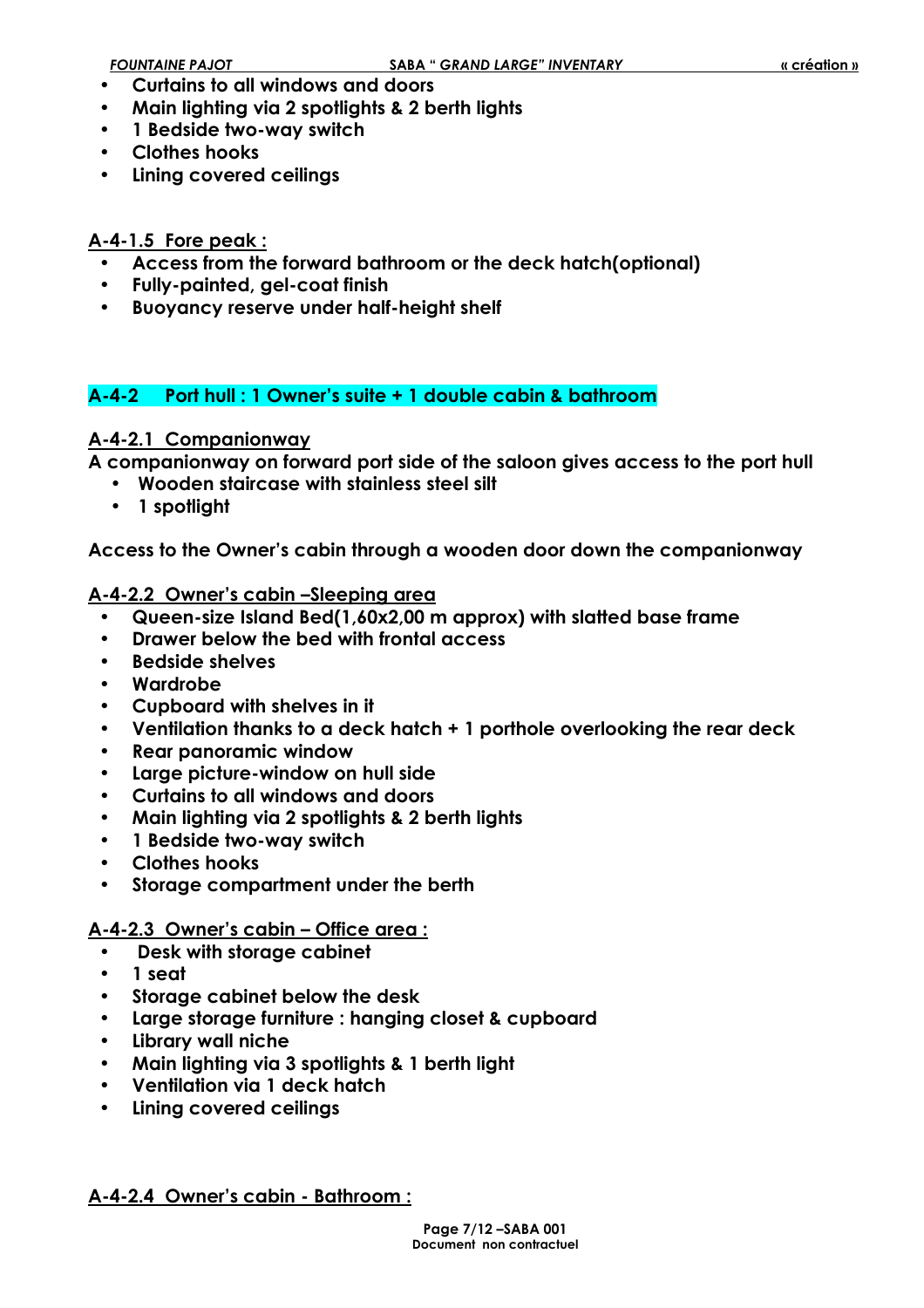- **Washbasin with worktop**
- **Mirror with shelf**
- **Ventilation via 1 deck hatch**
- **Separate toilet accessed through wooden door**
- **Hot and cold freshwater system from mixer faucet**
- **Shower separated via a Plexiglas panel**
- **Electric drainage pump for greywater**
- **Mixing valve tap for shower**
- **Large manual marine toilet**
- **Storage closet with shelves under the worktop**
- **Clothes hooks**
- **Ventilation thanks to 1 deck hatch**
- **Lighting via 3 spotlights**

#### **A-4-2.5 Fore cabin :**

- **Access from the companionway via a wooden door**
- **Queen-size Island Bed/ Double bed (1,60x2,00 m approx)**
- **Drawer below the bed with frontal access**
- **Wardrobe**
- **Ventilation thanks to a deck hatch & 1 porthole**
- **Large picture-window on hull side**
- **Curtains to all windows and doors**
- **Main lighting via 2 spotlights & 2 berth lights**
- **1 Bedside two-way switch**
- **Clothes hook**
- **Lining covered ceilings**

#### **A-4-2.6 Fore bathroom :**

- **Access via wooden door**
- **Washbasin with worktop**
- **Mirror with shelf**
- **Hot and cold freshwater system from mixer faucet**
- **Shower separated via a Plexiglas panel**
- **Electric drainage pump for greywater**
- **Mixing valve tap for shower**
- **Large manual marine toilet**
- **Storage closet with shelves under the worktop**
- **Clothes hooks**
- **Ventilation thanks to 1 deck hatch**
- **Lighting via 2 spotlights**

#### **A-4-2.7 Forepeak :**

- **Access from the forward bathroom or the deck hatch(optional)**
- **Fully-painted, gel-coat finish**
- **Buoyancy reserve under half-height shelf**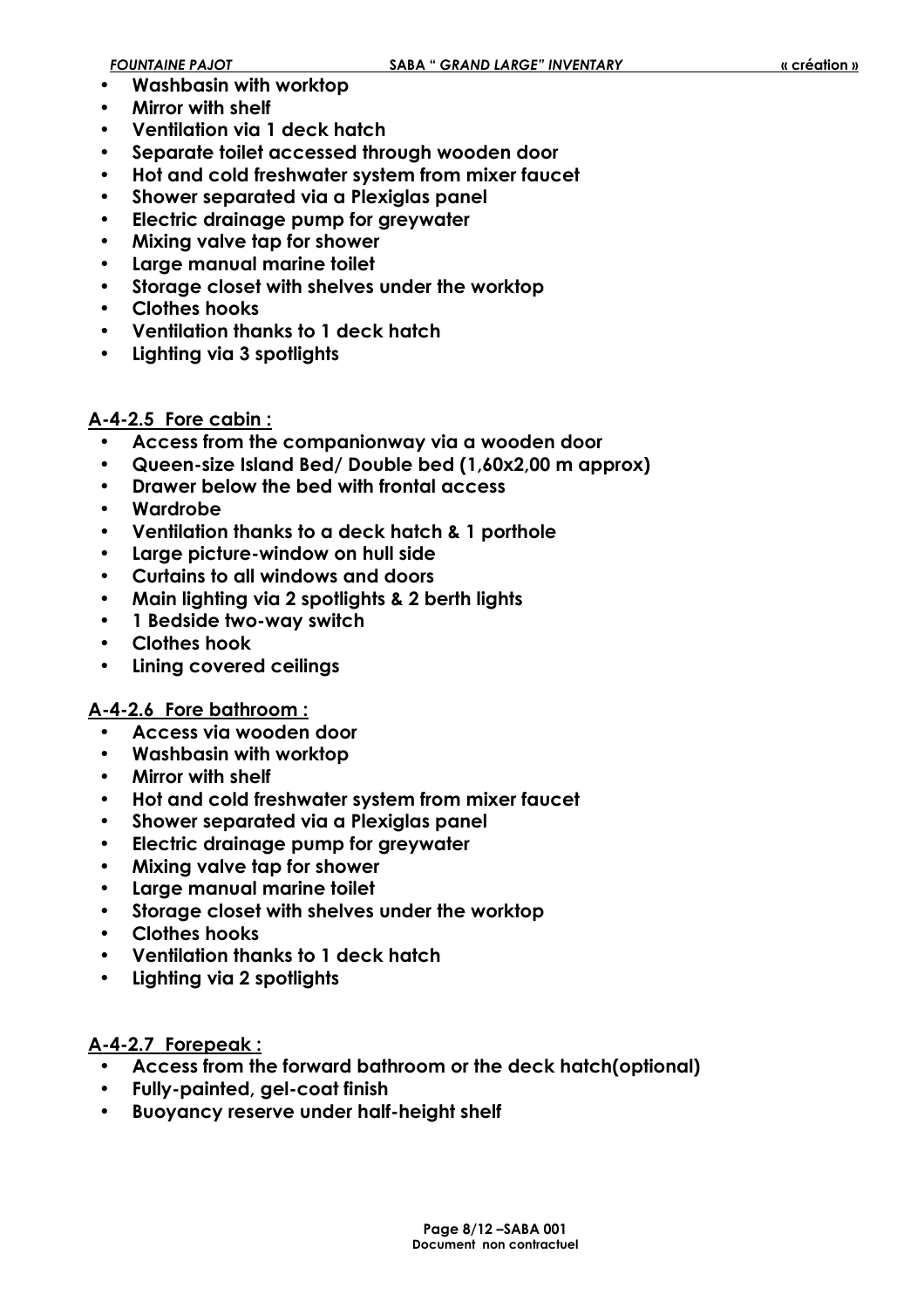# **B** Deck Layout

## *B-1 Helm station*

- **Access through staircase from the cockpit**
- **Triple helmsman seat**
- **Instrument console**
- **360° view / All-round visibility**
- **Access to the Lounge deck through staircase**

### *B-2 Lounge deck*

- **Access via staircase from wheelhouse**
- **Available area for solarium and mattresses**
- **Surface : 13 m²**
- **Visibility 360°**
- **Lounge with large sofa**
- **Fainting sofa at port**
- **Stowage locker at port**

### *B-3 Cockpit:*

- **Large cockpit: 19m², Circulation without threshold towards the saloon.**
- **Access via the transom platforms**
- **Transom platform with swimming ladder (at port) & handrail**
- **1 cold shower in the port platform**
- **GRP Bimini protecting all the cockpit**
- **8 seats sofa around the table**
- **1 Teck cockpit table with a capacity of 8 places (10 places in option)**
- **Serving hatch to the galley via sliding bay**
- **1 Large storage area under the sofa**
- **1 fainting sofa with large storage locker**
- **1 Transom sofa with large storage locker**
- **2 Sunbeds**
- **1 Gas chest for 2 bottles**
- **Space for the liferaft under the stairs leading to helm station**
- **Space on starboard side for a cockpit 75L fridge**
- **Additionnal ventilation and lighting via 1 deck hatch**
- **Lighting via 2 waterproof spotlights**
- **Space available for a barbecue on starboard side aft of the cockpit**

#### *B-4 Fore-deck saloon :*

- **Grand coffre avant, accès au mouillage et aux reservoirs eau douces**
- **1 Large chest giving access to windlass and anchor as well as water tanks**
- **Relaxation area with U-shaped sunbed (cushions optionnal)**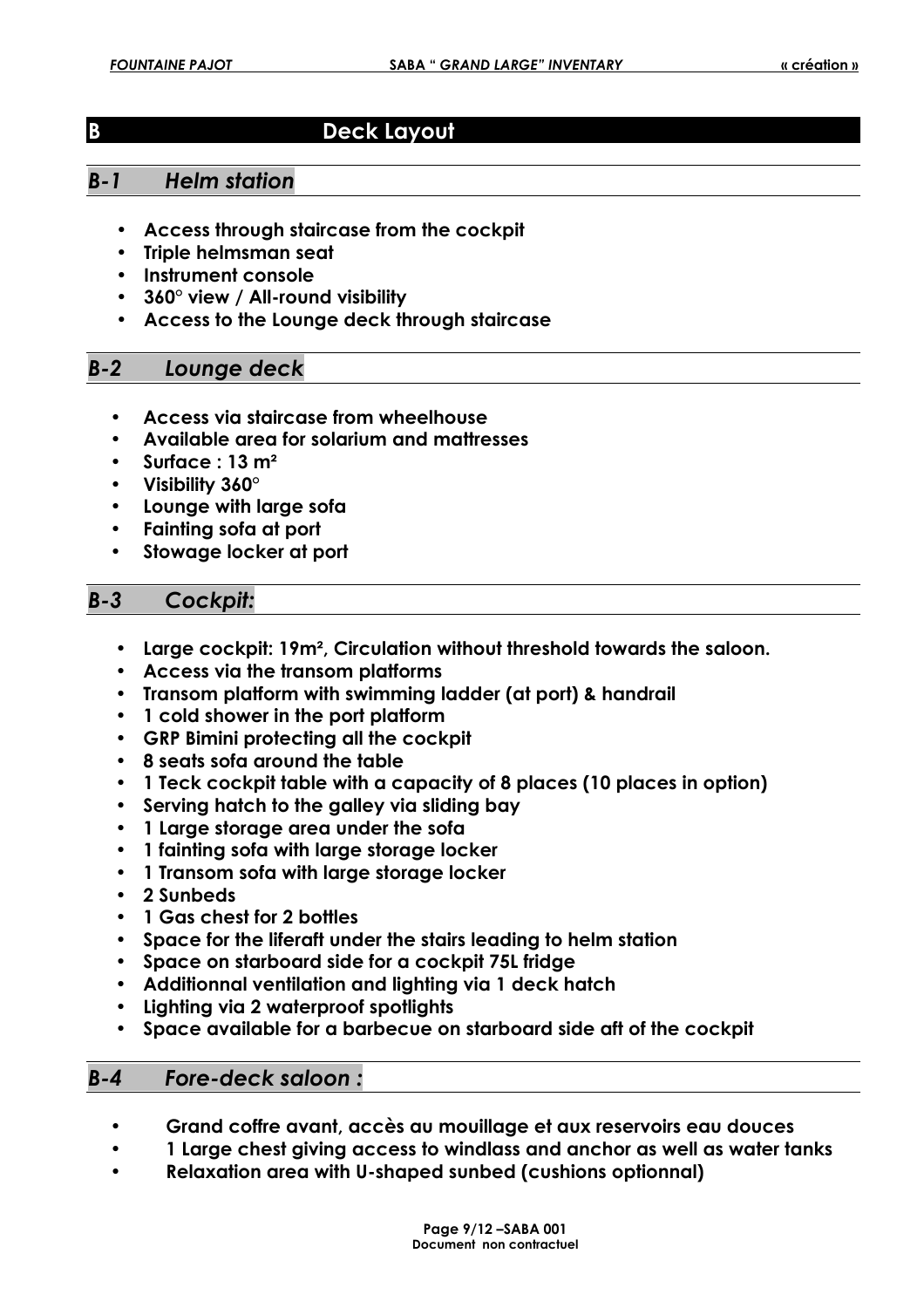### *B-5 Engine holds:*

- **Access via polyester deck hatch installed on stainless steel gas cylinders**
- **Sound proofing**
- **Neon lighting**

|  | $\frac{1}{2}$<br>43 |
|--|---------------------|
|  |                     |
|  |                     |

# **MOTORIZATION**

# *C-1 Engines & Equipments:*

- **2 Saildrive Volvo engine D2- 55CV**
- **3 Blades fixed propeller**
- **Salt water filters**
- **Engine cooled via heat exchanger**
- **Complete engine panel and dual controls at helm station**
- **Hour meter**

# *C-1 Fuel System:*

- **1 Fuel tank 470L in each hull fuel filling on both side decks including backflow protection device**
- **2 Electric fuel gauge (indicator at chart table)**
- **1 Fuel pre-filter / water separator + 1 engine fuel filter / engine**
- **Fuel shut-off valves**

# **D PLUMBING**

### *D-1 Freshwater:*

- **2 Freshwater tanks in the technical compartment at bow (700L total capacity) with**
- **1 Electric gauge at chart table**
- **1 Electric pump and pressure accumulator**
- **1 Mixed water heater 60l in port hull**
- **Available space for an additional water heater in the starboard hull**

#### *D-2 Grey water:*

• **Shower drainage via individual shower pump (automatic pump-out).** 

#### *D-3 Bilging system :*

- **1 electric bilge pump (2m³/h) in each engine room**
- **1 electric bilge pump (2m³/h) in each hull**
- **1 manual exterior bilge pump**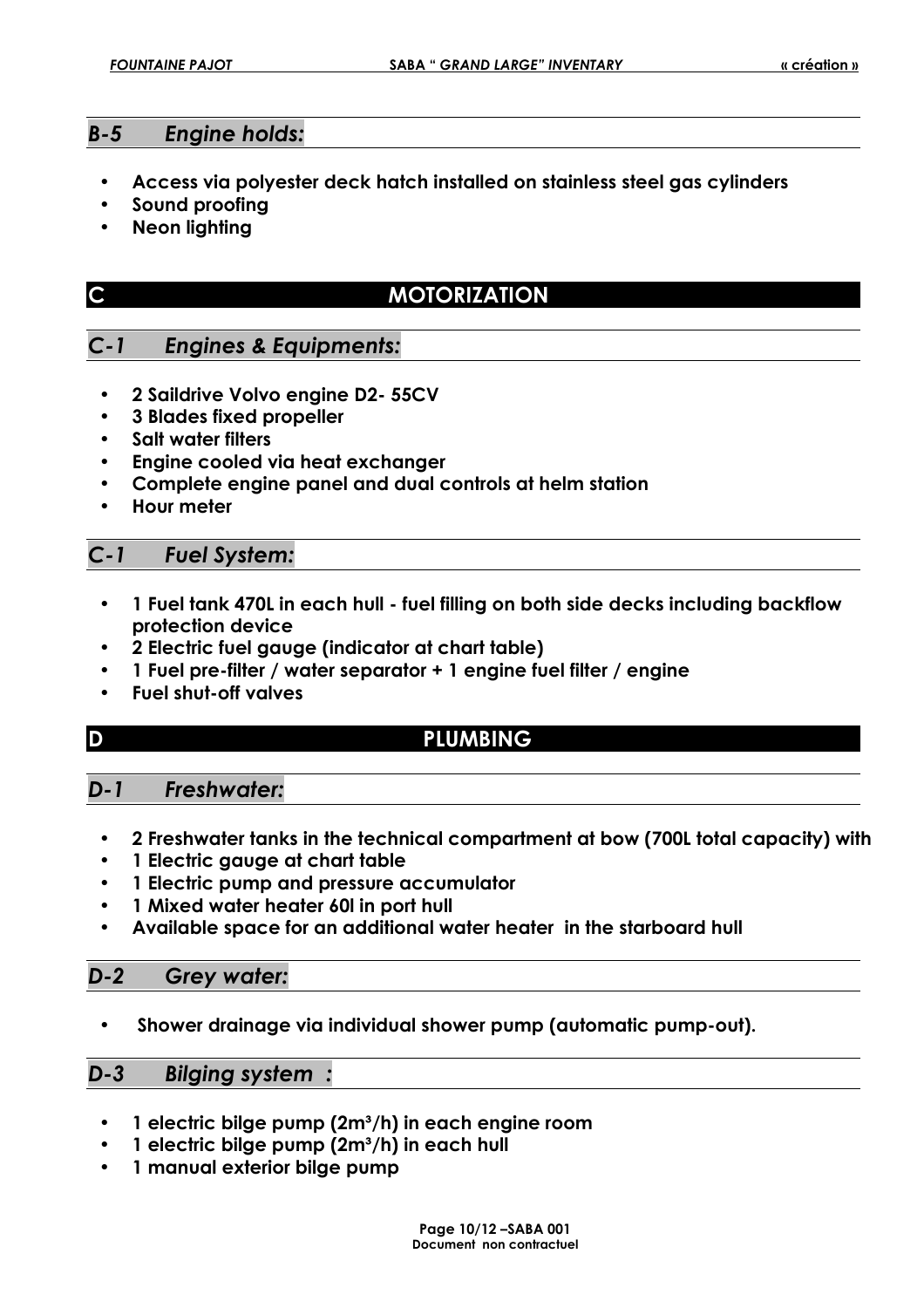# **ELECTRICITY / ELECTRONIC**

# *E-1 Power circuit :*

- **2 x 115A/12V engine alternators**
- **1 set starboard onboard/engine batteries of 600A/h (4 x 150 Ah)**
- **1 port engine battery of 50A/h/ 800CCA**
- **1 automatic back-up link and 1 Manual back-up link**

# *E-2 12V Electrical Distribution Panel :*

- **General 12V distribution panel at chart table protected via circuit breakers**
- **Voltmeter for onboard batteries**
- **Spare sockets for extra equipment**
- **All accomodation lightings LED**
- **All LED lighting functions monitored by multiplexing system**

#### *E-2 Electronic:*

- **1 V.H.F mast head antenna**
- 

# **F RIGGING & SAILS**

# *F-1 Mast & Boom:*

- **Mast and boom in anodized aluminum**
- **Complete standing rigging**
- **Ball bearing mainsail luff cars**
- **1 tackle on mainsail halyard**
- **1 topping lift**
- **3 reef pennants**
- **1 genoa halyard**
- **1 spinnaker halyard**
- **Lazy-jack**
- **Clutches on all halyards for genoa, spinnaker and topping lift**
- **Clutches on reef pennants at boom exit**
- **2 flag halyards**
- **Navigation, running and mooring lights**
- **Deck lighting**

#### *F-2 Sails:*

- **Full batten CSR mainsail**
- **Roller genoa furler**
- **Genoa with UV band**